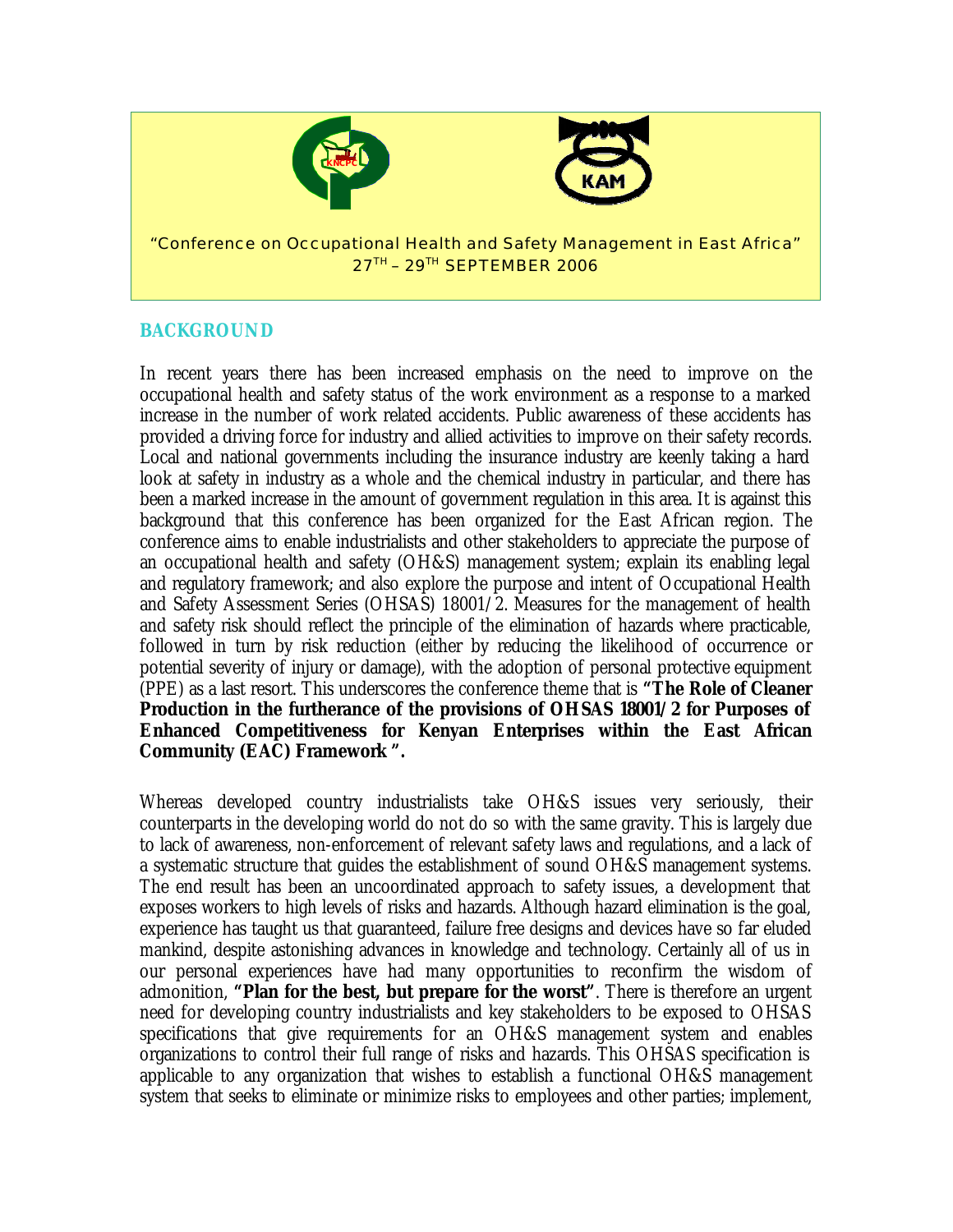maintain and continually improve on its OH&S management system; assure itself of its conformance with its stated OH&S policy; demonstrate such conformance to others; seek certification of its OH&S management system and make a self declaration of conformance with OHSAS specifications.

# **PURPOSE**

By the end of the conference, participants will have gained familiarity with the following:

- Purpose of an OH&S management system in managing health and safety risks resulting from their business operations;
- U Outlining of the concept and approaches to OH&S risk management;
- A Summary of relevant national and local OH&S legislation in the context of the development of modern OH&S management systems, and based on the principles of risk assessment and self-regulation;
- An understanding and appreciation of the purpose of OHSAS 18001 Specification and OHSAS 18002 Guidelines, how they interrelate and the benefits to organizations that use an effective OH&S management system;
- An outline the content of OHSAS 18001 and OHSAS 18002; its description with reference to the Plan, Do, Check, and Act Cycle;
- An in-depth explanation of the role of Cleaner Production in the realization of the ideals of OHSAS.

Throughout the East African Region, the training of Health and Safety Experts for key industrial sectors is not well developed and coordinated. This has resulted in chemists and other professionals doing the safety work in industry with limited skills, expertise and knowledge. Accidents and incidents are therefore not fully investigated to determine their root causes. The vast majority of workplace accidents are entirely preventable and can be directly attributed to failure in management systems. We believe that this conference will empower all key health and safety stakeholders with skills necessary for adopting a systematic and comprehensive approach to the management of health and safety issues at plant level.

## **VALUE JUSTIFICATION**

## **a) Stakeholders**

Stakeholders from the business community will be exposed to cost-effective approaches that will enable them set up occupational health and safety (OH&S) management systems with the sole aim of eliminating, reducing of minimizing their full range of (OH&S) risks for purposes of meeting their legal requirements and also avoiding any employee compensation claims. The forum will also create an environment in which lessons and experiences learnt in the region will be shared. The registration fee for this category will be **KES 3,000.00** per business representative to cater for the costs of meals and venue.